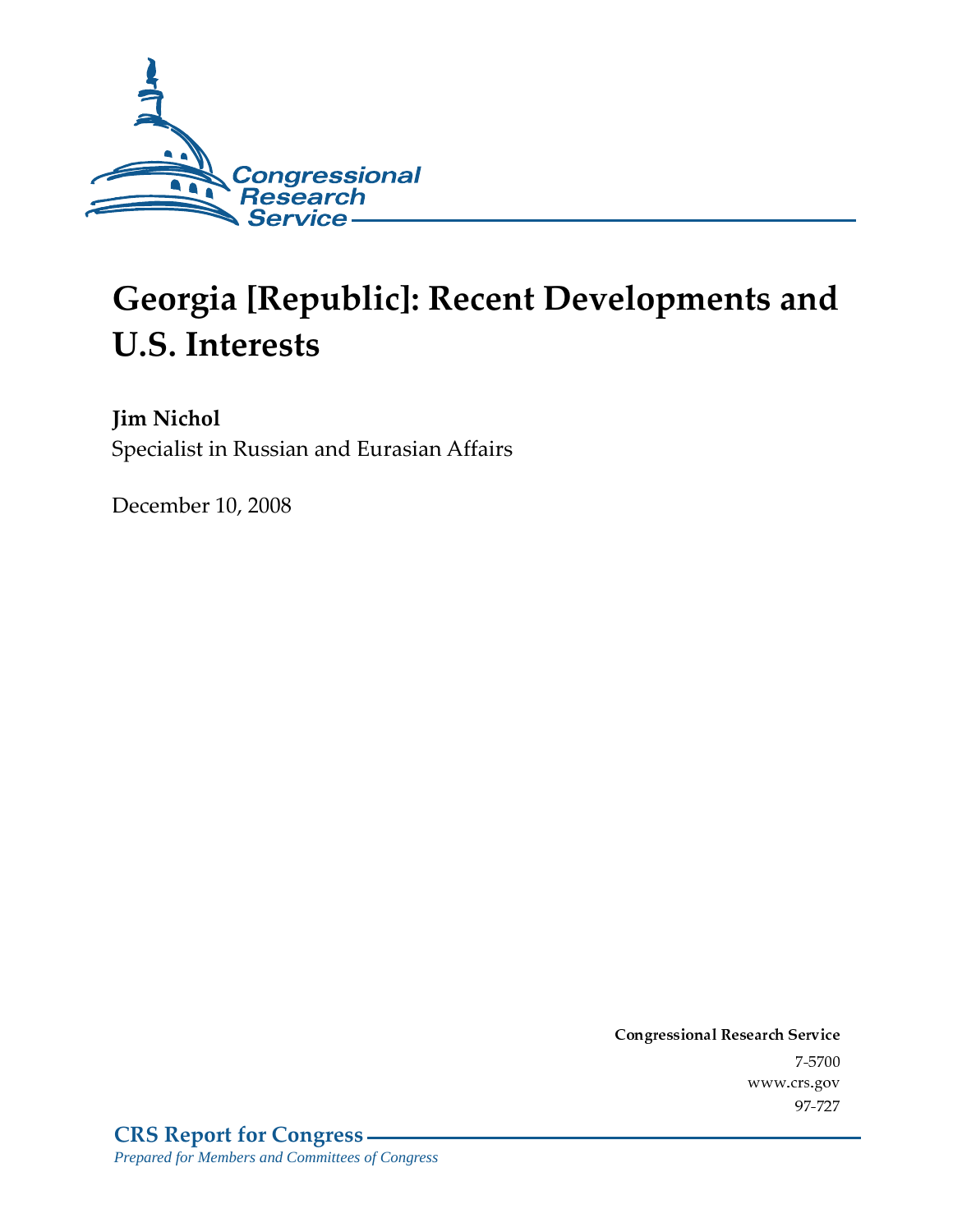## Summary

This report examines Georgia's efforts to democratize and bolster its free market economy, while surmounting the damage caused by Russia's military incursion in August 2008, Russia's narrowing tutelage over Georgia's breakaway Abkhazia and South Ossetia, Russia's ongoing economic sanctions, and the global economic crisis. U.S. policy and assistance are discussed. Basic facts and biographical information are provided. This report may be updated. Related products include CRS Report RL33453, *Armenia, Azerbaijan, and Georgia: Political Developments and Implications for U.S. Interests*, by Jim Nichol.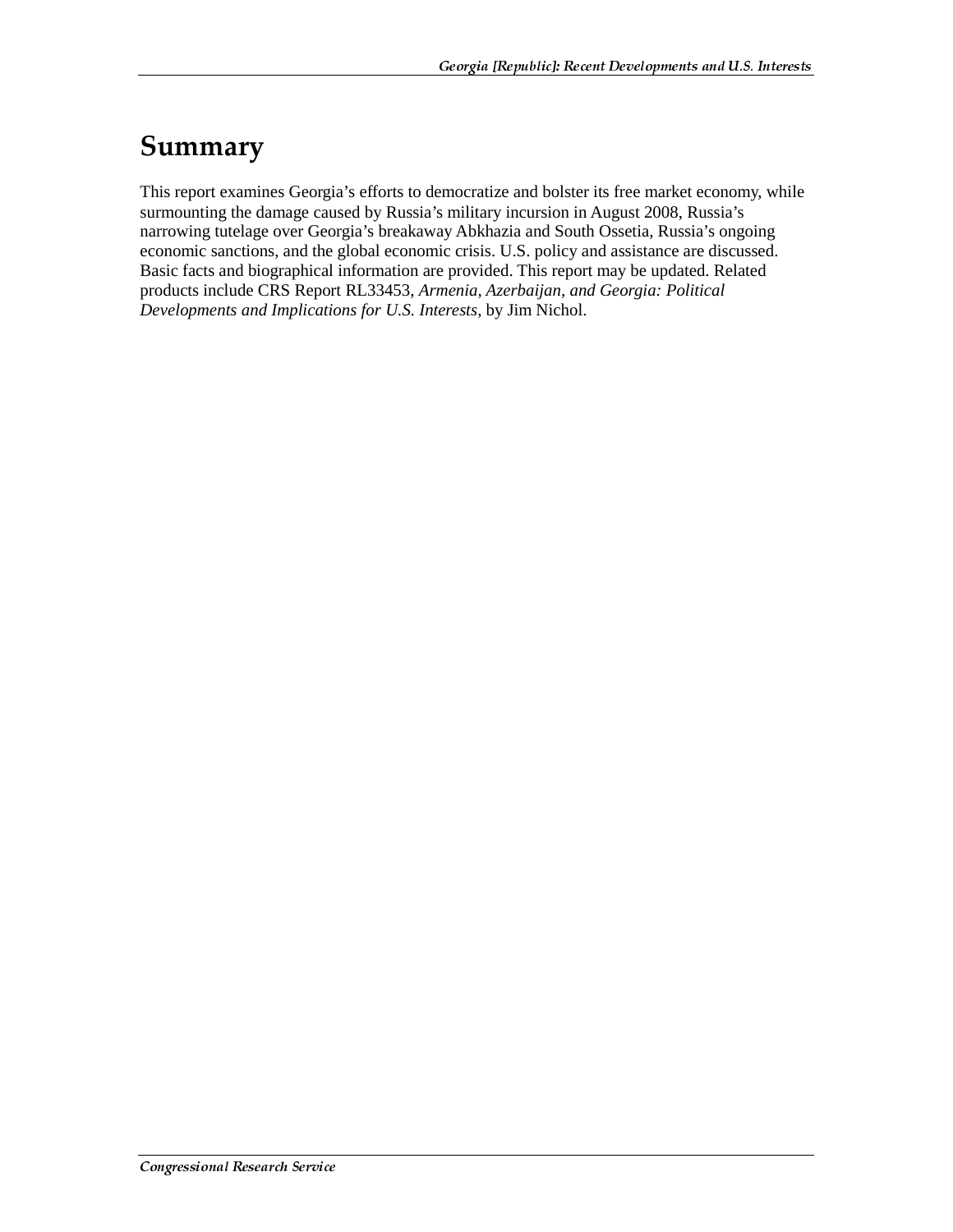## **Contents**

### Figures

### Contacts

|--|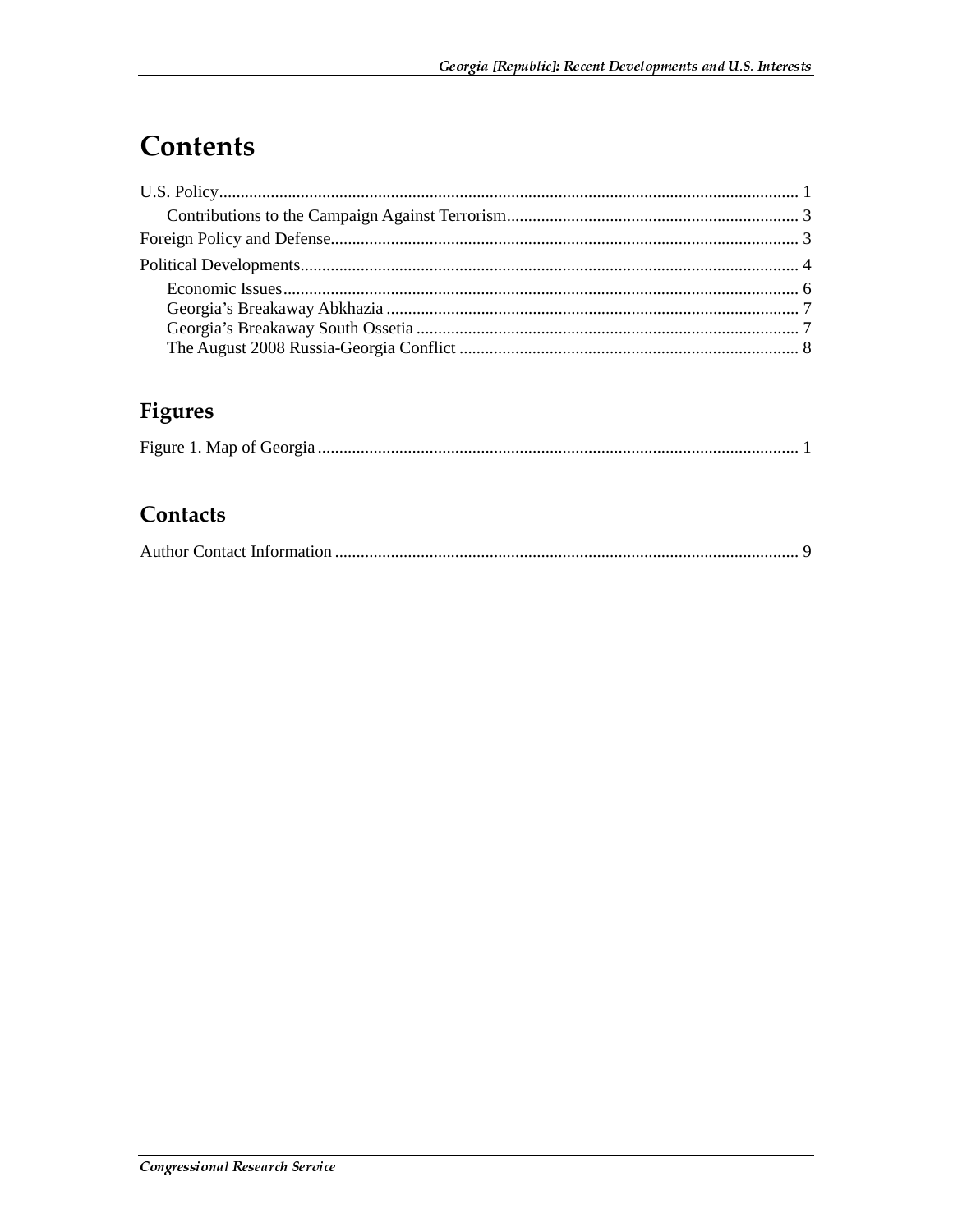### **U.S. Policy**

According to the Bush Administration, "sustained development" is necessary in order for Georgia to serve "as the beacon of reform President Bush identified it as in 2005 (see below)," that will link Europe, Eurasia, and the Middle East. Russia threatens Georgia's deepening Euro-Atlantic ties and its development as a transit corridor for Caspian region energy to international markets.<sup>1</sup>



Figure 1. Map of Georgia

President Bush visited Georgia in May 2005, and praised its 2003 peaceful rose revolution for "inspiring democratic reformers" and freedom "from the Black Sea to the Caspian and to the Persian Gulf and beyond." He cautioned Georgians that it might take them "generations" to fully establish democracy, but praised their progress. He urged that Georgia stick to peaceful means to settle separatist conflicts. Saakashvili hailed the United States as the foremost backer of Georgia's democratization.<sup>2</sup>

 $\overline{a}$ 

Source: Map Resources

<sup>&</sup>lt;sup>1</sup> Department of State. Congressional Budget Presentation for Foreign Operations, FY2008.

<sup>2</sup> The White House. Office of the Press Secretary. *President Addresses and Thanks Citizens in Tbilisi*; and *President and President Saakashvili Discuss NATO, Democracy*, May 10, 2005.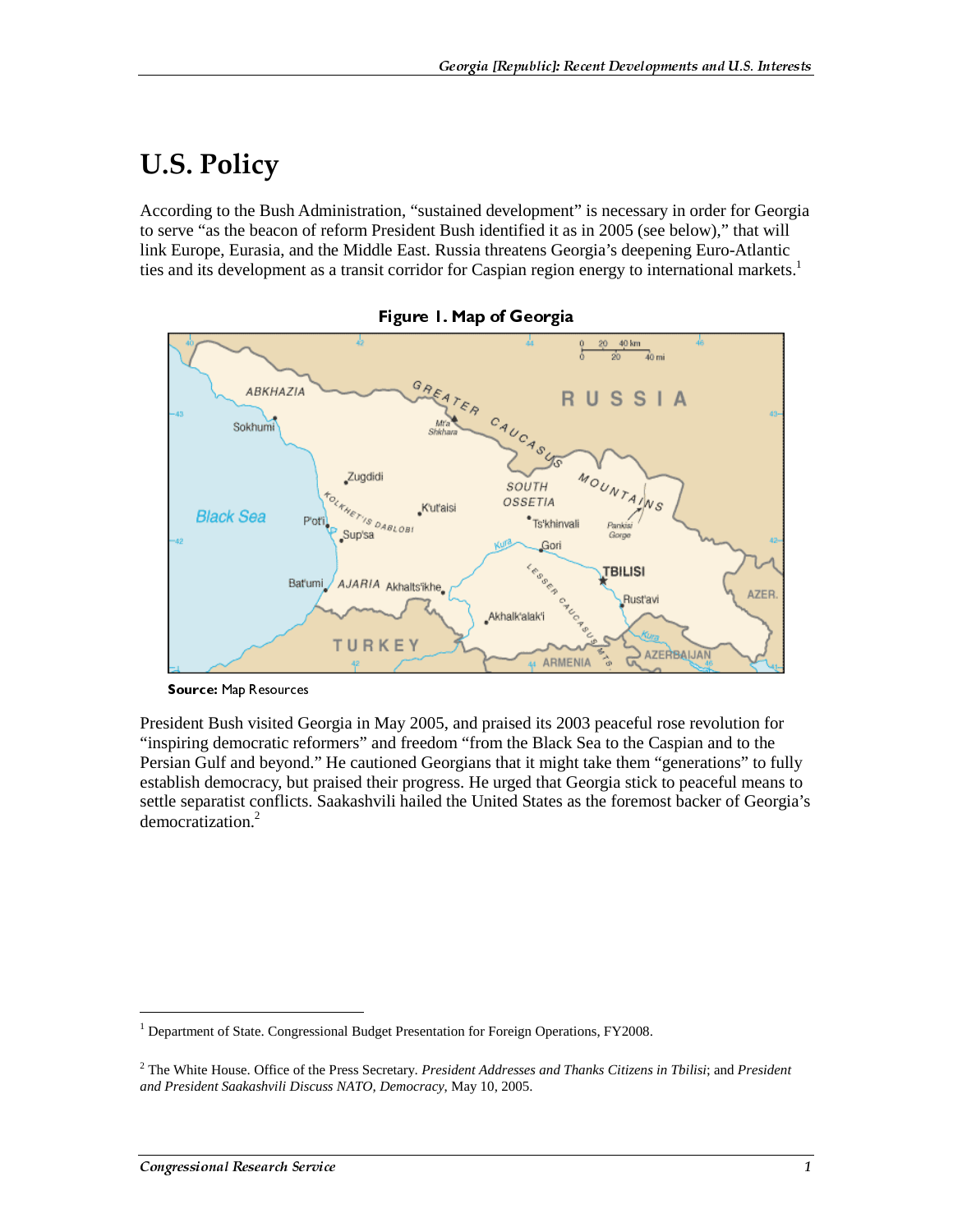In the wake of the August 2008 Russia-Georgia conflict (see below), Vice President Cheney visited Georgia in early September 2008. He stressed that "[President Mikheil Saakashvili] and his democratically elected government can count on the continued support and assistance of the United States." He pledged U.S. aid to help Georgians "to overcome an invasion of your sovereign territory, and an illegitimate, unilateral attempt to change your country's borders by force.... We will help [you] to heal this nation's wounds, to rebuild this economy, and to ensure Georgia's democracy, independence, and further integration with the West."<sup>3</sup>

The United States has been Georgia's largest bilateral aid donor, budgeting cumulative aid of \$1.9 billion in fiscal years 1992 through 2007 (FREEDOM Support Act and agency funds). Georgia has regularly ranked among the top world states in terms of per capita U.S. aid, indicating the high level of concern for its fate within the Administration and Congress. Estimated budgeted aid for FY2008 is \$66.4 million, and the Administration requested

#### Georgia: Basic Facts

Area and Population: 26,872 sq. mi., slightly larger than West Virginia. The population is 4.63 million (The World Factbook, mid-2008 est.). Administrative subdivisions include the Abkhazian and Ajarian Autonomous Republics.

Ethnicity: 70% are Georgian; 8% Armenian; 6% Russian; 6% Azerbaijani; 3% Ossetian; 2% Abkhazian; and others (1989 census; a 2002 census did not include breakaway Abkhazia and South Ossetia).

GDP: \$19.7 billion in 2007; per capita income is about \$4,200 (World Factbook est., purchasing power parity).

Political Leaders: President: Mikhail Saakashvili; Prime Minister: Grigol Mgaloblishvili; Speaker of the Parliament: Davit Bakradze; Defense Minister: Davit Sikharulidze; Foreign Minister: Grigol Vashadze.

Biography: Saakashvili, born in 1967, received his Master's at Columbia Univ. and his Ph.D. at George Washington Univ. He was elected to the legislature in 1995 and 1999, where he chaired the Constitutional Committee and headed the ruling party's faction. In 2000, he became Minister of Justice, but resigned in late 2001, accusing the government of corruption and forming the National Movement party bloc. In 2002-2003, he chaired the Tbilisi city council. He was elected president in 2004 and reelected in 2008.

\$69.2 million for FY2009 (both these aid amounts include FREEDOM Support Act and other foreign assistance, but do not include Defense and Energy Department funds). The U.S. Millennium Challenge Corporation (MCC) announced in May 2004 that Georgia met required democratic and economic reform criteria and would be invited to apply for aid. In August 2005, the MCC approved a five-year, \$295.3 million agreement (termed a "compact") with Georgia on building infrastructure, setting up a small business investment fund, and creating agricultural grants.

In the wake of the August 2008 Russia-Georgia conflict (see below), Secretary of State Rice announced plans for \$1 billion in U.S. foreign assistance for Georgia (above that already allocated or planned for FY2008-FY2009). USAID Administrator Henrietta Fore specified in late October 2008 that \$720 million would be provided in 2008 in the form of loans and grants, and \$280 million in 2009 (by a new U.S. Administration). Of the \$1 billion, \$250 million would be used for direct budget support, \$100 million for urgent civilian reconstruction, and \$360 million for other reconstruction needs. Also included would be \$100 million in new MCC funding for Georgia and over \$150 million in Overseas Private Investment Corporation loans and guarantees for construction, manufacturing, and affordable mortgages. She stated that \$40 million already had been provided in the immediate aftermath of the conflict to address urgent humanitarian needs, and that more such aid might need to be allocated during the winter.<sup>4</sup> In late November **CONTRET ANTIFY ANDEL TO THE SET ANDEL ANDEL ANDEL ANDEL ANDEL ANDEL ANDEL ANDEL DRIGH DRIGH DRIGH DRIGH DRIGH DRIGH DRIGH DRIGH DRIGH DRIGH DRIGH DRIGH DRIGH DRIGH DRIGH DRIGH DRIGH DRIGH DRIGH DRIGH TORUS BARGING TO FIGU Political Leaders:** President Mikhail Saakashvili; Prime Dinister: Crigol Mgalobishvili; Speaker of the Parliame Crigol Naphabishvili; Speaker of the Parliame Divis Bakradze; Defense Minister: Davit Sikharulidze; Dowit Ba Minister: Grigol Mgaloblishvili; Speaker of the Parliamen<br>Ninister: Grigol Mgaloblishvili; Speaker of the Parliamen<br>Davis Bakradze; Defense Minister: Davit Sikharulidze;<br>Biography: Saakashvili, born in 1967, received his<br>B Davit Bakradze; Defense Minister: Davit Sikharulidze;<br>Foreign Minister: Grigol Vashadze.<br>
Eforeign Minister: Grigol Vashadze.<br>
Eforeign Minister's at Columbia Univ, and his Ph.D. at George<br>
Washington Univ. He was elected Foreign Minister: Grigol Vashadze.<br> **Biography:** Saakashvii, born in 1967, received his<br>
Master's at Columbia Univ. and his Ph.D. at George<br>
Masshington Univ. He was elected to the legislature in<br>
1995 and 1999, where he c **Biography:** Saakashvili, born in 198<br> **Biography:** Saakashvili, born in 198<br>
Master's at Columbia Univ. and his<br>
Washington Univ. He was elected 1<br>
1995 and 1999, where he chaired t<br>
Committee and headed the ruling produc Master's at Columbia Univ. and his Ph.D. at Georg<br>
Whaster's at Columbia Univ. and his Ph.D. at Georg<br>
Washington Univ. He was elected to the legislature<br>
OP99. where he chaired the Constitution<br>
Committee and headed the r Washington Univ. He was elected to the legislature<br>
1998 and 1999, where he chaired the Constitutional<br>
Committee and headed the ruling party's faction. In<br>
2000, he became Minister of Justice, but resigned in<br>
2000, he be 1995 and 1999, where he charact the Constitutional<br>Committee and headed the ruling party's faction. In<br>2000, he became Minister of Justice, but resigned in lat<br>2001, accusing the government of corruption and<br>2001, accusing Committee and headed the ruling party's faction. In 2000, he became Minister of Justice, but resigned in 1000, accusing the government of corruption and forming the National Movement party bloc. In 2002-2003, he chaired th 2000, he became Minister of Justice, but resigned in 2001, accusing the government of corruption and forming the bational Movement party bloc. In 2002-2003, he chaired the Tbilisi city council. He was elected the Tbilisi c 2001, accusing the government of corruption and<br>
forming the National Movement party bloc. In 2002-<br>
2003, he chaired the Tblisi city council. He was elected<br>
president in 2004 and reelected in 2008.<br>
include FREEDOM Suppo forming the National Movement party bloc. In 200<br>2003, he chaired the Tbilisi city council. He was ellented in 2004 and reelected in 2008.<br>
include FREEDOM Support Act and other<br>
Energy Department funds). The U.S.<br>
Energy 2003, he chaired the Tbilisi city council. He was elected in 2004 and reelected in 2008.<br>
Include FREEDOM Support Act and other<br>
Energy Department funds). The U.S.<br>
Include FREEDOM Support Act and other<br>
Energy Department president in 2004 and reelected in 2008.<br>
include FREEDOM Support Act and other<br>
Energy Department funds). The U.S.<br>
nced in May 2004 that Georgia met required<br>
d be invited to apply for aid. In August 2005,<br>
eement (terme

<sup>3</sup> The White House. Office of the Vice President. *Remarks by Vice President Cheney and President Saakashvili of Georgia After Meeting*, September 4, 2008.

<sup>4</sup> U.S. Department of State. *U.S. Pledges \$1 Billion in Assistance to Georgia*, October 22, 2008.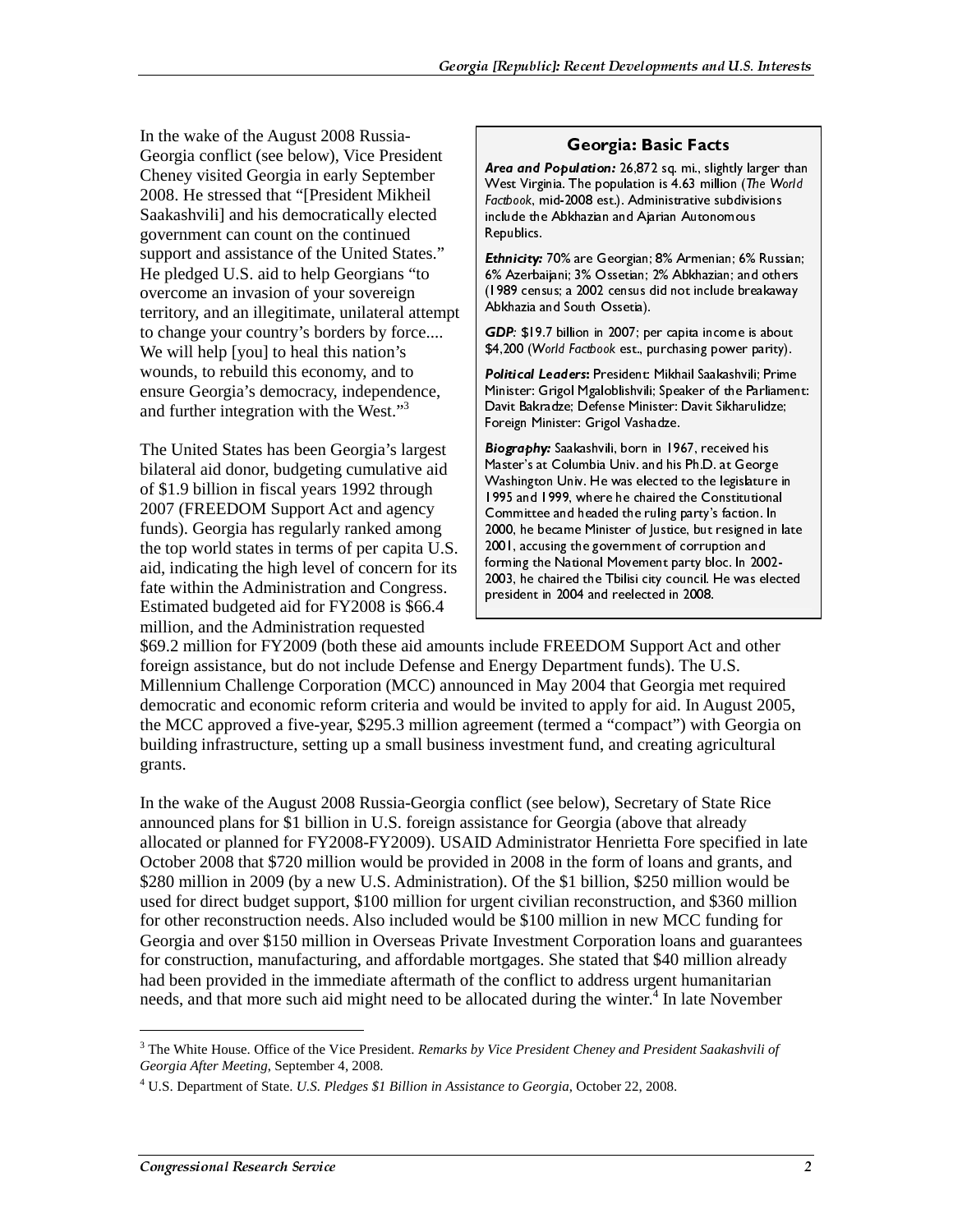2008, the \$250 million for direct budget support was made available to assist Georgia to pay pensions and academic stipends (\$163.3 million), pay salaries to government employees (except police and military troops; \$30.3 million), provide indigent healthcare (\$26.1 million), support persons displaced by the conflict in Abkhazia (\$6.1 million), and finance schools (\$24.2 million).<sup>5</sup>

#### **Contributions to the Campaign Against Terrorism**

The former President of Georgia, Eduard Shevardnadze, immediately condemned the attacks on the United States on September 11, 2001, and offered "airspace and territory" for U.S. coalition operations in Afghanistan. Georgia was among the countries in 2003 that openly pledged to support the U.S.-led Operation Iraqi Freedom. In August 2003, Georgia dispatched 69 troops to Iraq, boosted them to over 850 in March 2005, and increased them to 2,000 by September 2007, making it among the top contributors of troops. Georgian troops served under U.S. command. Many provided security in the "Green zone"in Baghdad, the town of Baqubah northeast of Baghdad, and in Wasit Governorate, along the Iranian border. Most of the troops pulled out in August 2008 in connection with the Russia-Georgia conflict, and the rest pulled out by the end of November 2008.

A \$64 million Georgia Train and Equip Program (GTEP), one of several U.S. security programs in Georgia, began in 2002. U.S. troops provided training to 200 officers, some 2,000 soldiers, and a small number of Interior (police) Ministry troops and border guards. According to the U.S. Defense Department, the GTEP aimed to help Georgia "to resist pressure to allow the Russian military to pursue Chechen rebels" into Georgia, help it combat terrorists inside the country, and block those trying to infiltrate Georgia. Small arms, communications and medical gear, and uniforms were provided. The program ended in 2004 but a follow-on 16-month Sustainment and Stability Operations Program (SSOP) was launched in 2005, funded at \$64 million. SSOP provided training for 2,000 troops, in part to support U.S.-led coalition operations, along with advisory assistance for defense reforms and maintenance for previously supplied helicopters. In 2006, SSOP was extended another year and funded at \$30 million. Prior to the August 2008 Russia-Georgia conflict, the Defense Department planned to budget approximately \$35 million for training for new troop deployments to  $\text{Iraq.}^6$ 

### **Foreign Policy and Defense**

Among its neighbors, Georgia has developed close ties with Azerbaijan and maintains good relations with Armenia. Georgia has an ongoing interest in ties with about one million Georgians residing in Turkey and about 50,000 Georgians in Iran. Ties with Russia have sharply deteriorated during Saakashvili's presidency. After the August 2008 Russia-Georgia conflict, Georgia broke off diplomatic relations with Russia and withdrew as a member of the Russia-dominated Commonwealth of Independent States (CIS).

<sup>5</sup> U.S. Agency for International Development. *Press Release: U.S. Government Transfers \$250 Million to the Government of Georgia for Budget Support,* November 21, 2008.

<sup>6</sup> Senate Armed Services Committee. Hearing on the Georgia-Russia Crisis. *Testimony of Eric S. Edelman, Under Secretary of Defense for Policy*, September 9, 2008.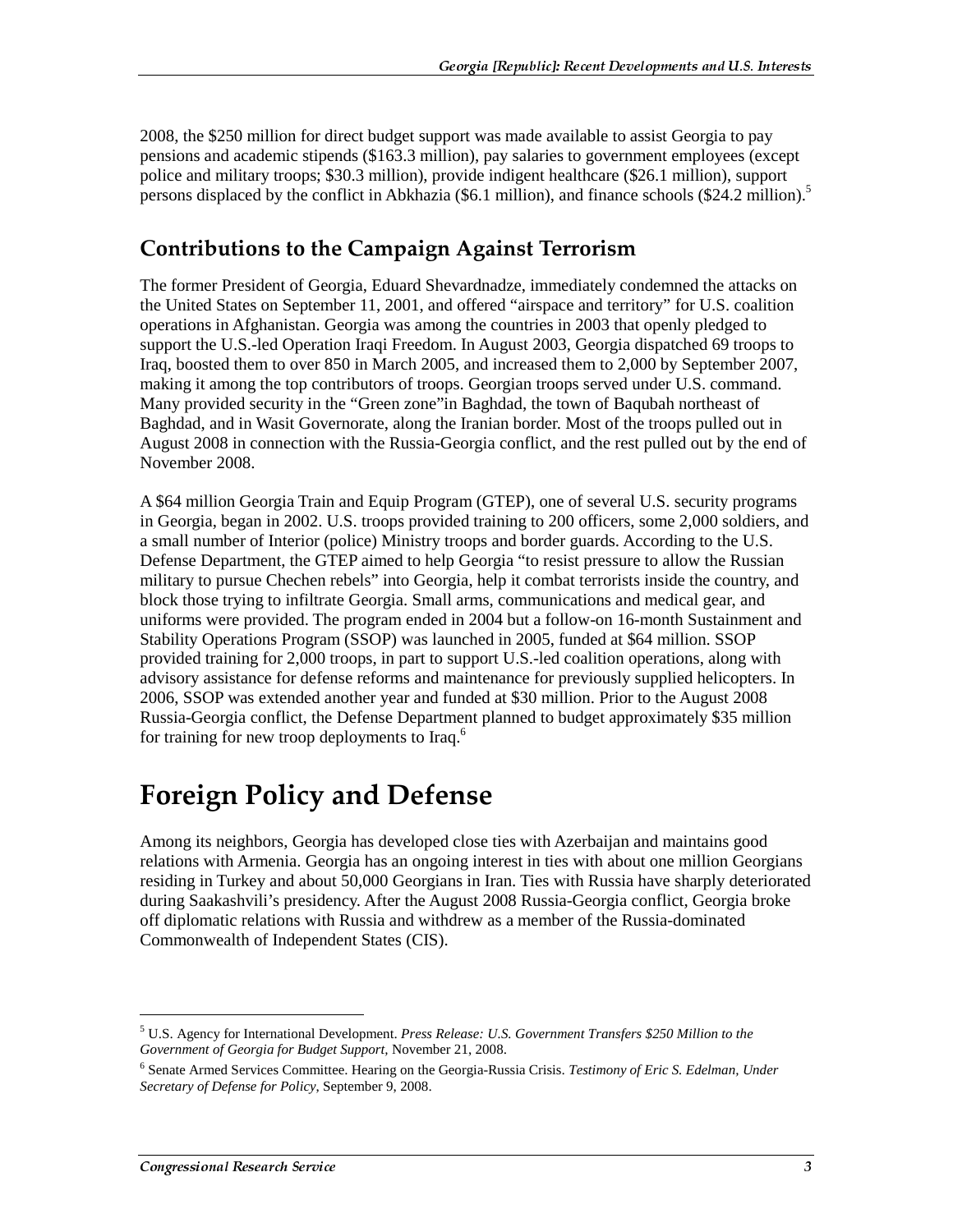At the time of the August 2008 Russia-Georgia conflict, Georgia's ground forces and a small navy and air force numbered 21,150. There were also 5,400 border guards, 1,578 national guard troops, and 6,300 Interior (police) Ministry troops.<sup>7</sup> According to the Georgian defense ministry, 160 military personnel were killed during the Russia-Georgia conflict.<sup>8</sup> In early December 2008, the government announced that the navy would be incorporated into the Coast Guard. A new defense minister and joint staff chief have been appointed to instigate reforms, with Saakashvili stating that the latter had been appointed in part because of military "errors" made by his predecessor during the Russia-Georgia conflict.

Marking the shift toward more security ties with the West, Georgia withdrew from the CIS Collective Security Treaty in 1999. Georgia assumed full control from Russia over guarding its sea and land borders in 1999. Georgia has hosted NATO's Partnership for Peace exercises annually since 2001. Georgia participated in NATO peacekeeping in Kosovo (150 troops; they left Kosovo in April 2008) and rebuilding efforts in Iraq. NATO signed an Individual Partnership Action Plan (IPAP) with Georgia in October 2004 to deepen cooperation and launched an "intensified dialogue" with Georgia in September 2006 on reforms necessary for possible NATO membership. A NATO Membership Action Plan (MAP) for Georgia was a matter of contention at the April 2008 NATO Summit. Although Georgia was not offered a MAP, the Alliance pledged that Georgia would eventually become a member of NATO. After the Russia-Georgia conflict, a NATO-Georgia Commission was set up to further systematize NATO reform guidance.

In 1995, an economically and militarily weak Georgia reluctantly granted Russia the right to maintain four Soviet-era military bases there through the year 2020. After reported heavy U.S. lobbying (during multilateral talks on adapting the Conventional Armed Forces in Europe Treaty), Russia declared in late 1999 that it would close its bases at Gudauta and Vaziani by July 1, 2001, and that Georgia and Russia would agree by the end of 2000 on the disposition of two other bases. Russia turned over the Vaziani base by the deadline and the Gudauta base later, but announced that 320 troops would remain at Gudauta to support Russian "peacekeepers" in Abkhazia. In late June 2007, Russia formally handed over the Akhalkalaki base, and in late November 2007 it closed the Batumi base. Since the August 2008 Russia-Georgia conflict, however, Russia has announced the deployment of 7,400 troops to new bases in Abkhazia and South Ossetia.

### **Political Developments**

The U.S. State Department joined others in criticizing irregularities in the wake of a November 2003 Georgian legislative election. Mainly peaceful opposition protests (termed by National Movement head Saakashvili a "revolution of roses") led to then-President Eduard Shevardnadze's resignation later that month. The opposition National Movement (NM) and the Burjanadze-Democrats (BD; co-headed by Nino Burjanadze) agreed to endorse Saakashvili for a presidential election on January 4, 2004, where he received 96% of 2.2 million popular votes. OSCE monitors judged the vote as bringing Georgia closer to meeting democratic electoral standards. In legislative elections in March 2004, NM and BD ran on a joint list and captured 67.2% of 1.53 million votes, giving the bloc a majority of seats. The OSCE judged the election as the most democratic since Georgia's independence.

<sup>7</sup> *The Military Balance* (Stockholm: International Institute of Strategic Studies, February 2008).

<sup>8</sup> Open Source Center. *Central Eurasia: Daily Report* (hereafter *CEDR*), September 2, 2008, Doc. No. CEP-950366.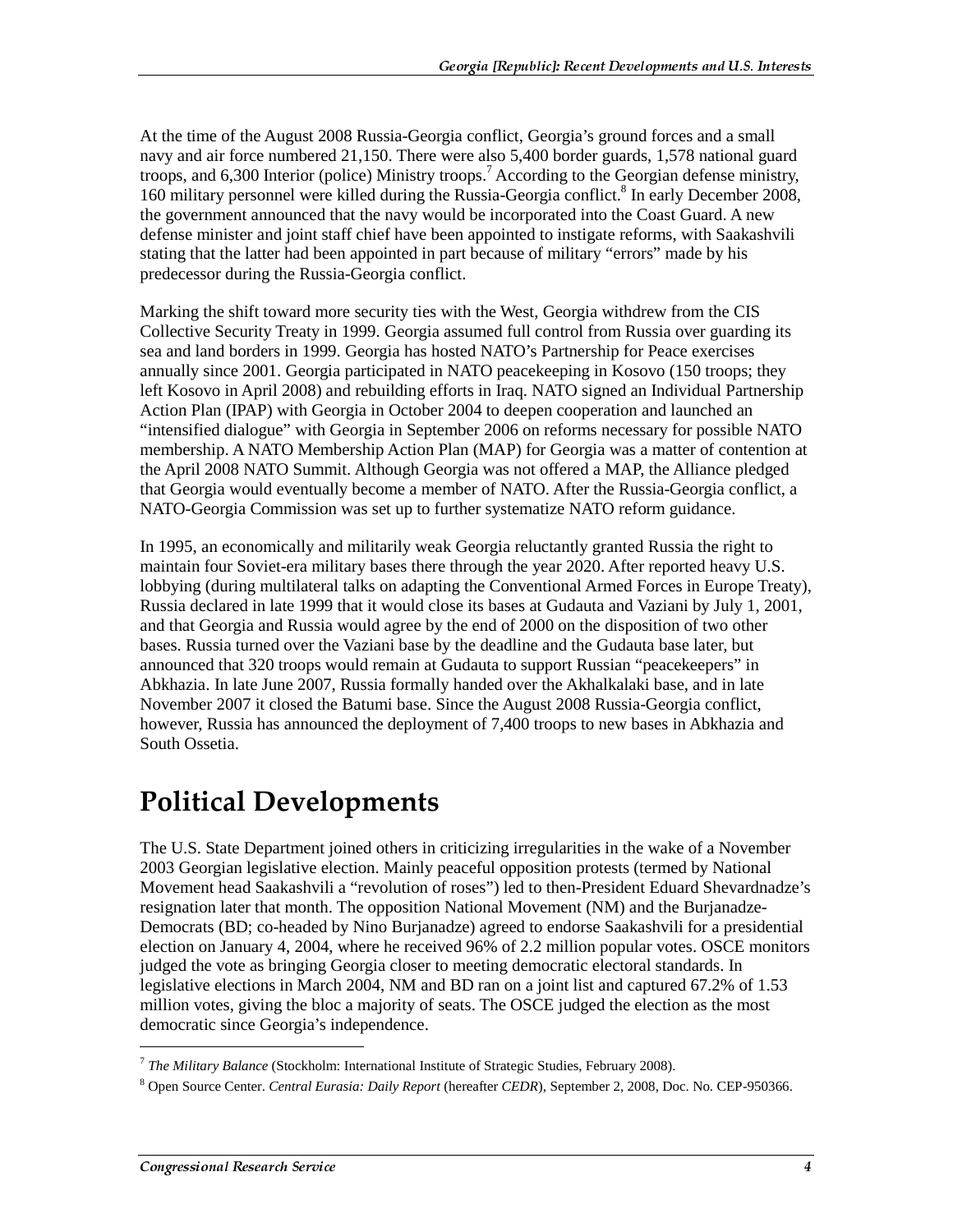On November 7, 2007, police and security forces forcibly dispersed opposition demonstrators, reportedly resulting in several dozen injuries. Saakashvili declared a state of emergency for 15 days. He claimed that the demonstrations had been part of a coup attempt orchestrated by Russia, and ordered three Russian diplomats to leave the country. U.S. and other international criticism may have played an important role in Saakashvili's decision to step down as president on November 25, 2007, so that early presidential elections could be held on January 5, 2008. Georgia's Central Electoral Commission (CEC) reported on January 13, 2008, that Saakashvili had won over 53% of the vote against five candidates, and he was inaugurated on January 20, 2008. A plebiscite held at the same time endorsed holding a spring 2008 legislative election and Georgia's aim to join NATO. In a preliminary assessment, the OSCE stated that the election broadly met its standards, but that irregularities needed to be addressed.

A legislative election was held on May 21, 2008. Twelve parties and blocs were registered to compete for 75 seats to be allocated by party lists and 75 seats by single-member constituencies. The dominant NM pledged to reduce poverty and argued that its stewardship had benefitted the country. The main opposition bloc, the United Opposition Movement, called for President Saakashvili to resign. The CEC announced that NM won the largest share of the party list vote and also 71 of 75 constituency races, giving it a total of 119 out of 150 seats in the legislature. The United Opposition won a total of 17 seats, the opposition Christian Democrats six seats, the opposition Labor Party six seats, and the opposition Republican Party two seats. Some observers argued that the opposition had harmed its chances by failing to unite in one bloc and that the NM also benefitted from several popular businessmen who ran on its ticket in constituency races. Election monitors from the OSCE concluded that the Georgian government "made efforts to conduct" free and fair elections, but that there were a number of problems, including a ban on self-nominated candidates, the use of government resources for campaign purposes, the lack of balance in media coverage, a "contradictory and ambiguous" electoral complaint and appeal process, and troubling irregularities in vote-counting.<sup>9</sup> Most United Opposition deputies refused their mandates on the grounds that the election had been fraudulent, but some opposition party winners took their legislative seats.

According to the State Department's *Country Reports on Human Rights Practices for 2007* (released March 2008), the Georgian government's human rights record improved in some areas during 2007, but worsened in other areas, especially with the government crackdown in late 2007, and serious problems remained. There were reported cases of police torture of detainees, abuse of prisoners, excessive use of force to disperse demonstrations, impunity of police officers, continued overuse of pretrial detention, lack of access to defense attorneys, and reports of government pressure on the judiciary. The government's record in upholding freedom of speech, the press, and assembly worsened in late 2007. Georgia took some significant steps to improve the human rights situation prior to the setbacks of late 2007. An ethics code for judges was adopted and a school was opened to train judges. Human trafficking continued to be a problem, but the government increased the budget to assist victims and opened the first shelter.

In his address at the U.N. General Assembly on September 23, 2008, President Saakashvili announced new democratization initiatives as a means to strengthen Georgia's sovereignty and independence and thereby prevent Russia from subverting Georgia's statehood. He stated that the judicial and legislative branches of government would be strengthened, that state funding would

<sup>9</sup> OSCE. International Election Observation Mission. *Georgia: Parliamentary Elections, 21 May 2008, Statement of Preliminary Findings and Conclusions*, May 22, 2008.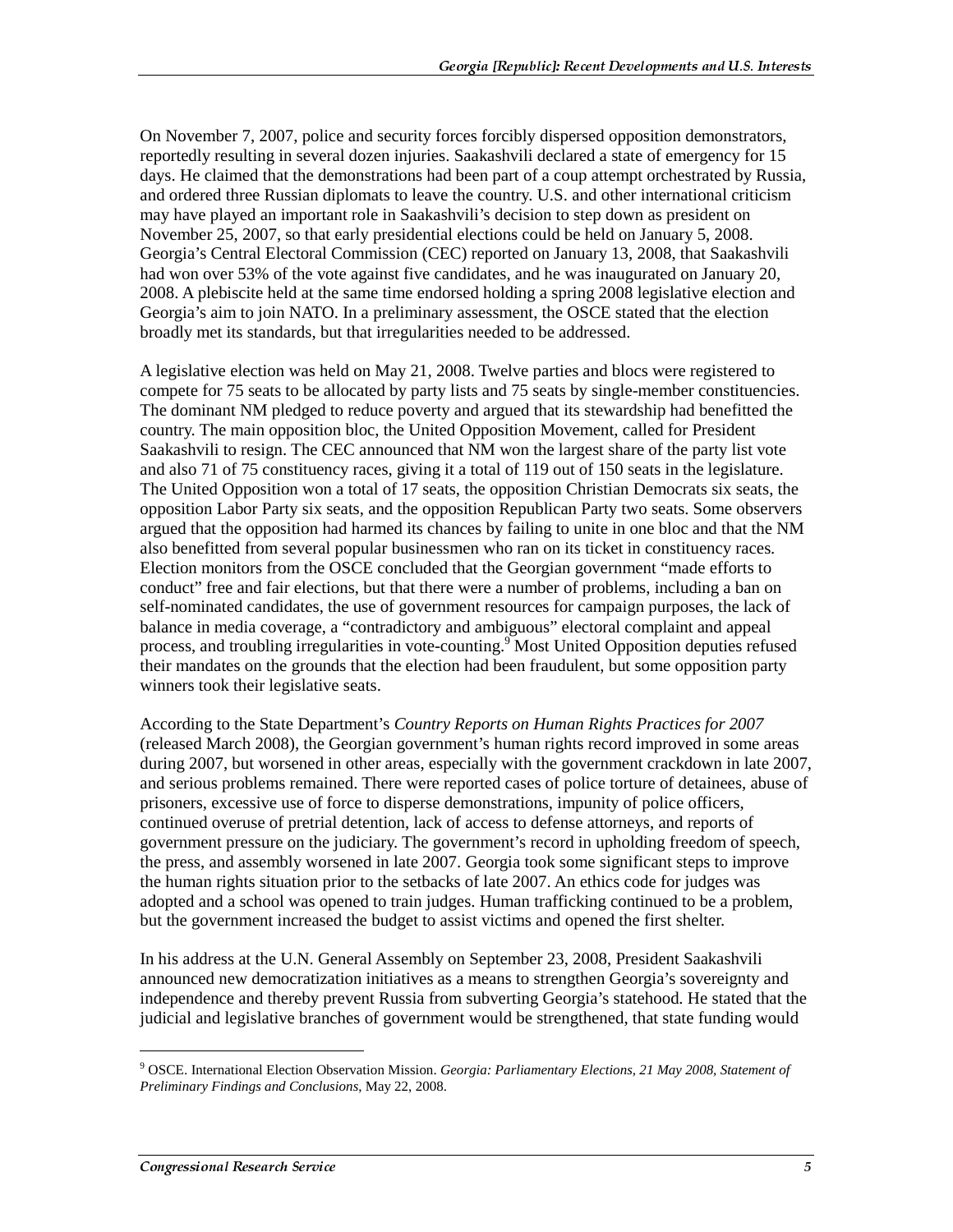be increased to opposition parties and they would have greater access to media, that trials by jury and lifetime judicial appointments would be implemented, and that private property rights would be expanded. In November 2008, Saakashvili stated that reforms in the appointment of judges were being worked out, that judges were beginning to be appointed for life, and that trial by jury would be introduced in January 2009. Some oppositionists have alleged, however, that media restrictions have tightened in recent months.<sup>10</sup>The International Crisis Group, a nongovernmental organization, has warned that government-opposition tensions could rise and that Georgia might lose international donor support for rebuilding unless Saakashvili steps up his democratic reform efforts. $^{11}$ 

#### **Economic Issues**

Rising bilateral tensions resulted in Russian restrictions on agricultural trade and land, air, and sea links with Georgia in 2006, but Georgia quickly moved to diversify its trade with nearby states and Western countries. Georgia's GDP increased 12% in 2007 and consumer price inflation was 11% (*The World Factbook*). Economic growth was boosted by increased foreign direct investment and growth in the construction, banking, and mining sectors. The World Bank in early 2008 praised Georgia's improved business climate and progress in combating corruption. A widening trade deficit and rising inflation are threats to economic growth. Georgia still has a sizeable poverty rate of about 30%. Economic activities include agriculture, mining, and a small industrial sector. Civil conflict and poverty have spurred the emigration of about one-fifth (one million) of the population since 1991. Georgia is a member of the World Trade Organization. U.S. exports to Georgia were \$266 million in 2007, over one-half of which consisted of automobiles, trucks, and meat. Georgian exports to the United States were \$188.1 million in 2007 and consisted mainly of manganese and fuel re-exports.

Georgia is a transit state for a pipeline completed in mid-2006 carrying one million barrels per day of Azerbaijani oil to the Turkish port of Ceyhan (the Baku-Tbilisi-Ceyhan or BTC pipeline). Another pipeline completed in early 2007 initially carries 2.2 billion cubic meters of Azerbaijani natural gas to Georgia and Turkey, lessening their dependence on Russia as a supplier. Every year since 2005, Russia's state-owned Gazprom gas firm announced increases in the price of gas shipped to Georgia. Azerbaijan has provided some gas supplies to Georgia, easing dependence on Gazprom. Although Gazprom has continued to supply gas in the wake of the Russia-Georgia conflict, Georgia has cut supplies intended for South Ossetia.

According to a report prepared by the World Bank and other international financial institutions, the August 2008 Russia-Georgia conflict "resulted in shocks to economic growth and stability in Georgia [including] a weakening of investor, lender and consumer confidence, a contraction of liquidity in the banking system, stress on public finances, damage to physical infrastructure,... and increased numbers of internally displaced persons." The conflict has reduced projected economic growth for 2008 from 9% to 3.5%, and this constrained economic growth could persist for several years, according to the World Bank. The World Bank recommended that Georgia needed \$3.2 billion to restore economic growth, to address housing and other social protection needs, and to repair and provide investments for the energy, transport, water, and waste management

<sup>10</sup> *CEDR*, November 21, 2008, Doc. No. CEP-950351.

<sup>&</sup>lt;sup>11</sup> International Crisis Group. *Georgia: The Risks of Winter*, November 26, 2008.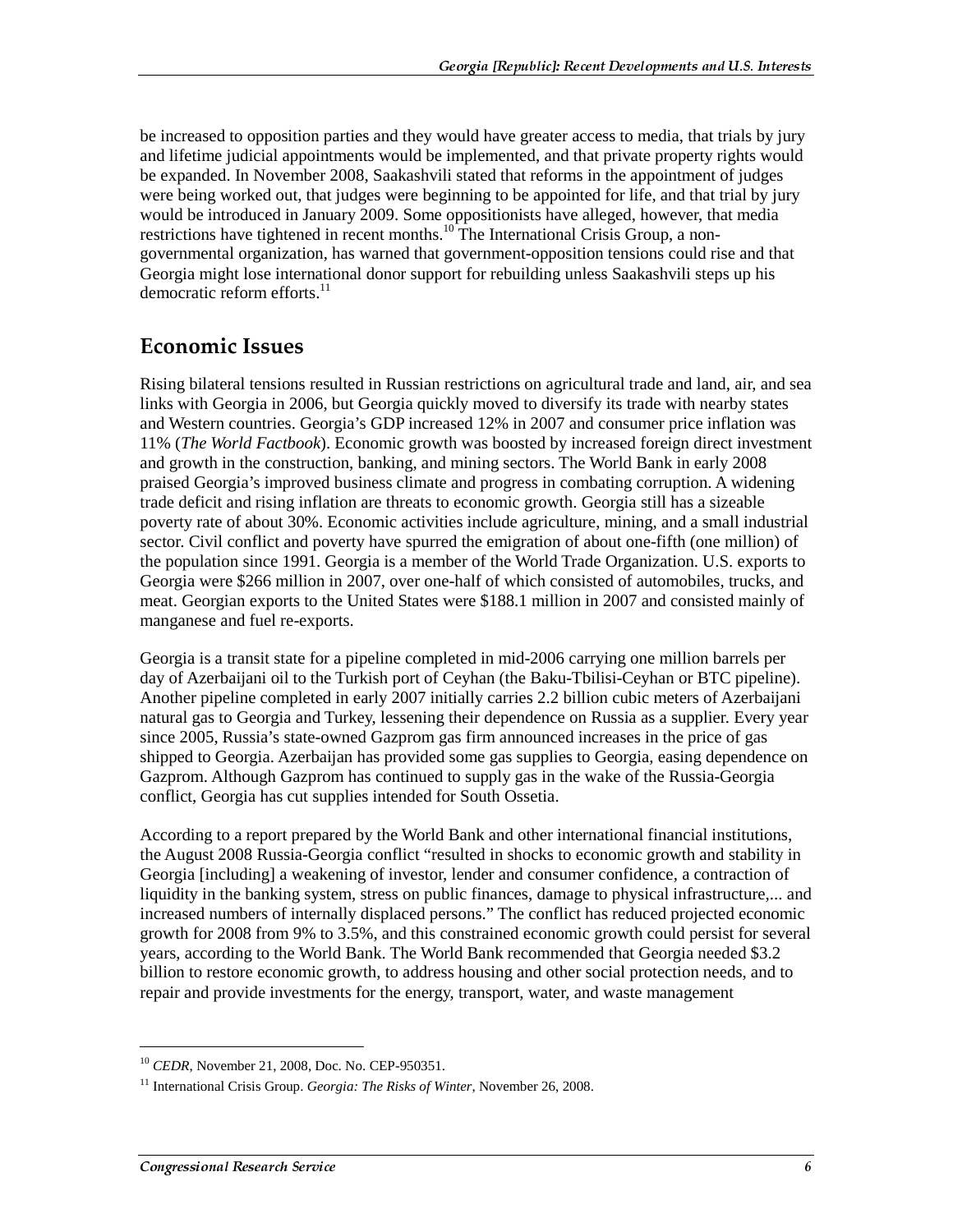infrastructure.<sup>12</sup> An international donors' conference held in late October 2008 received pledges of \$4.5 billion from thirty-eight countries and fifteen international organizations for humanitarian needs and rebuilding in Georgia for the 2008-2010 period, indicating widespread international concern over the country's fate. Of this amount, \$1 billion was pledged by the United States (see above).

#### Georgia's Breakaway Abkhazia

In July 1992, Abkhazia's legislature declared the region's effective independence from Georgia, prompting a Georgian attack. In October 1992, the U.N. Security Council (UNSC) approved the first U.N. observer mission to a Eurasian state, termed UNOMIG, to help the parties reach a settlement. Russian and North Caucasian "volunteer" troops that reportedly made up the bulk of Abkhaz separatist forces routed Georgian forces, leading in April 1994 to agreement by the two sides on a framework for a political settlement and the return of refugees. Russian troops (acting as CIS "peacekeepers") were deployed in a security zone along the Abkhaz border with Georgia. The conflict resulted in about 10,000 deaths and over 200,000 displaced persons, mostly ethnic Georgians. A U.S. emissary worked with the U.N. Secretary General, his Special Representative, and "Friends of the Secretary General" (including France, Germany, Russia, the United Kingdom, and Ukraine) to facilitate a peace settlement. Sticking points between Abkhazia and Georgia included the latter's demand that displaced persons be allowed to return to the region before an agreement on its status. Abkhazia insisted upon recognition of independence as a precondition to large-scale repatriation.

In July 2006, the Georgian government ousted a warlord in the Kodori Gorge area of Abkhazia. Saakashvili directed that the Abkhaz "government-in-exile" make the Gorge its home. In October 2006, the Abkhaz side suspended all talks pending Georgia's removal of the government representatives and alleged military forces. In March and April 2008, President Saakashvili proposed new peace initiatives that included international guarantees of autonomy for Abkhazia, quotas for Abkhaz representation in Georgian executive and legislative bodies, the establishment of a special economic zone in the Gali region, and more active involvement by the international community and Russia in a peace settlement. The initiatives were rejected by the de facto Abkhaz authorities.

The United States and others in the international community strongly objected in April 2008 when President Putin issued a directive for stepping up government-to-government ties with Abkhazia and South Ossetia. The United States and others in the international community also raised concerns when Russia announced later in the month that the number of "peacekeepers" in Abkhazia would be boosted up to the maximum permitted under ceasefire accords.

### Georgia's Breakaway South Ossetia

In 1989, the region lobbied for joining its territory with North Ossetia in Russia or for independence. Separatist conflict beginning in 1990 reportedly led to about 1,500 deaths. In June 1992, Russia brokered a cease-fire, and a "peacekeeping" force was stationed there, composed of Russian, Georgian, and Ossetian troops. A Joint Control Commission (JCC) composed of

<sup>&</sup>lt;sup>12</sup> The World Bank. *Georgia: Summary of Joint Needs Assessment Findings Prepared for the Donors' Conference of October 22, 2008 in Brussels*, n.d.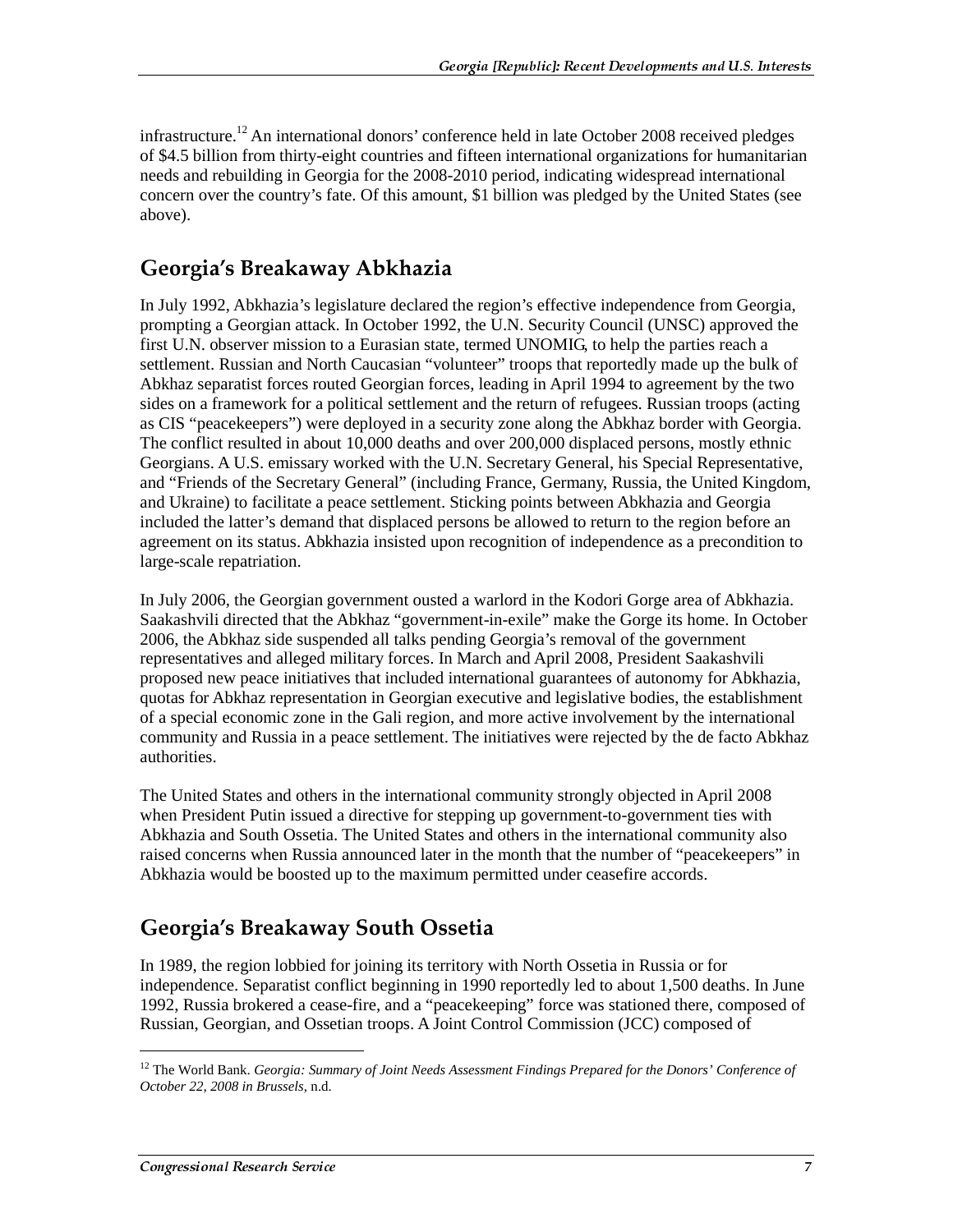Russian, Georgian, and North and South Ossetian emissaries (and OSCE observers) was formed to promote a peace settlement. According to one estimate, some 45,000 ethnic Ossetians and 17,500 ethnic Georgians resided in a region that, according to the 1989 Soviet census, at that time contained over 98,000 residents.<sup>13</sup> An apparent effort by Saakashvili to militarily reclaim the region failed in 2004. In 2005, he proposed a peace plan—which received OSCE backing—that provided for substantial regional autonomy. South Ossetia rejected the plan, on the grounds that it was already independent. A South Ossetian referendum on "independence" and parallel separatist and pro-Georgian "presidential" elections in November 2006 heightened tensions. In July 2007, President Saakashvili decreed the establishment of a commission to work out South Ossetia's "status" as a part of Georgia. South Ossetia's de facto leaders rejected participation. The JCC held a last inconclusive meeting in Tbilisi, Georgia, in October 2007.

#### The August 2008 Russia-Georgia Conflict

Simmering long-time tensions erupted on the evening of August 7, 2008, when South Ossetia accused Georgia of launching a "massive" artillery barrage against its capital, Tskhinvali, while Georgia reported intense bombing of some Georgian villages in the conflict zone by South Ossetian forces. Georgia claims that South Ossetian forces did not respond to a ceasefire appeal but intensified their shelling, and that Russian troops were entering the region, forcing Georgia to send in troops that reportedly soon controlled Tskhinvali and other areas.<sup>14</sup> On August 8, Russian President Dmitriy Medvedev denounced Georgia's incursion into South Ossetia, asserting that "women, children and the elderly are now dying in South Ossetia, and most of them are citizens of the Russian Federation." He stated that "those who are responsible ... will be duly punished." Russia launched large-scale air attacks across Georgia and Russian troops engaged Georgian forces in Tskhinvali later in the day. Reportedly, Russian troops had retaken Tskhinvali, occupied the bulk of South Ossetia, reached its border with the rest of Georgia, and were shelling areas across the border by the morning of August 10. Russian warplanes bombed the Georgian town of Gori and the outskirts of the capital, Tbilisi, as well as other sites. Russian ships landed troops in Georgia's breakaway Abkhazia region and took up positions off Georgia's Black Sea coast. Russian and Abkhaz forces occupied the Kodori Gorge and swept into other areas of western Georgia outside of Abkhazia.

On August 12, Medvedev declared that "the aim of Russia's operation for coercing the Georgian side to peace had been achieved and it had been decided to conclude the operation.... The aggressor has been punished and suffered very heavy losses."<sup>15</sup> Medvedev endorsed some elements of a European Union (EU) peace plan presented by visiting French President Nicolas Sarkozy. On August 15, the Georgian government formally signed the French-brokered 6-point cease-fire that left Russian forces in control of South Ossetia, Abkhazia, and "security zones" in undisputed Georgian territory.<sup>16</sup> The six points include commitments not to use force, to halt hostilities, to provide full access for humanitarian aid, to withdraw Georgian forces to the places they were usually stationed prior to the conflict, to withdraw Russian forces to positions prior to

<sup>13</sup> *Georgia: a Toponymic Note Concerning South Ossetia*, The Permanent Committee on Geographic Names, January 2007.

<sup>&</sup>lt;sup>14</sup> See also CRS Report RL34618, *Russia-Georgia Conflict in South Ossetia: Context and Implications for U.S. Interests*, by Jim Nichol.

<sup>15</sup> *ITAR-TASS*, August 12, 2008.

<sup>16</sup> See CRS Report RL34618, *Russia-Georgia Conflict in South Ossetia: Context and Implications for U.S. Interests*, by Jim Nichol.